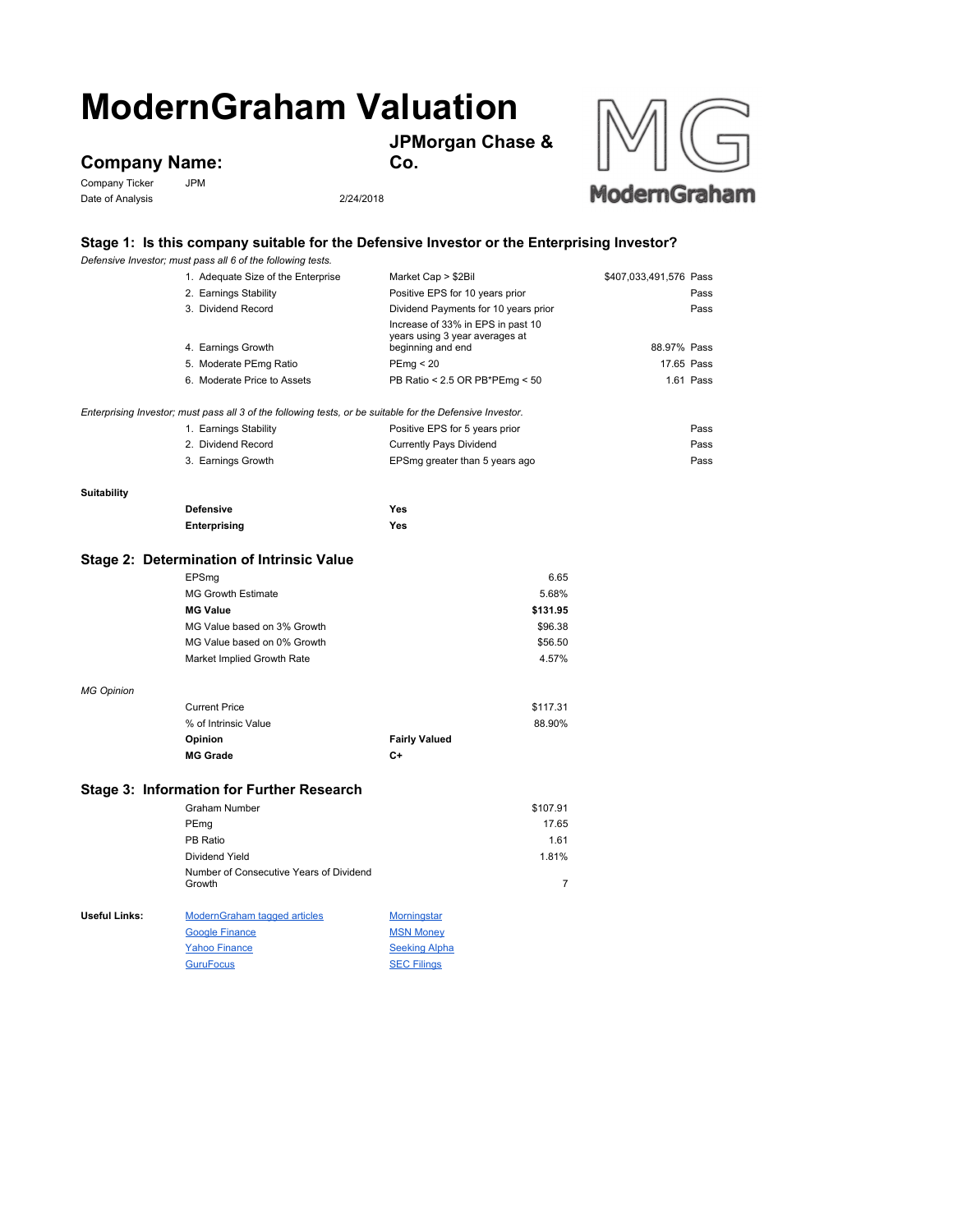| <b>EPS History</b> |        | <b>EPSmg History</b>                                |                     |
|--------------------|--------|-----------------------------------------------------|---------------------|
| Next Fiscal Year   |        |                                                     |                     |
| Estimate           |        | \$7.72 Next Fiscal Year Estimate                    | \$6.65              |
| Dec2017            | \$6.31 | Dec2017                                             | \$5.95              |
| Dec2016            | \$6.19 | Dec2016                                             | \$5.65              |
| Dec2015            | \$6.00 | Dec2015                                             | \$5.27              |
| Dec2014            | \$5.29 | Dec2014                                             | \$4.82              |
| Dec2013            | \$4.34 | Dec2013                                             | \$4.41              |
| Dec2012            | \$5.20 | Dec2012                                             | \$4.11              |
| Dec2011            | \$4.48 | Dec2011                                             | \$3.47              |
| Dec2010            | \$3.96 | Dec2010                                             | \$3.05              |
| Dec2009            | \$2.26 | Dec2009                                             | \$2.69              |
| Dec2008            | \$1.35 | Dec2008                                             | \$2.85              |
| Dec2007            | \$4.38 | Dec2007                                             | \$3.44              |
| Dec2006            | \$4.04 | Dec2006                                             | \$2.78              |
| Dec2005            | \$2.38 | Dec2005                                             | \$2.01              |
| Dec2004            | \$1.55 | Dec2004                                             | \$1.84              |
| Dec2003            | \$3.24 | Dec2003                                             | \$2.08              |
| Dec2002            | \$0.80 | Dec2002                                             | \$1.73              |
| Dec2001            |        | \$0.80 Balance Sheet Information                    | 12/1/2017           |
| Dec2000            |        | Long-Term Debt & Capital Lease<br>\$2.86 Obligation | \$284,080,000,000   |
| Dec1999            |        | \$3.69 Total Assets                                 | \$2,533,600,000,000 |
| Dec1998            |        | \$2.83 Intangible Assets                            | \$54,392,000,000    |
|                    |        | <b>Total Liabilities</b>                            | \$2,277,907,000,000 |
|                    |        | Shares Outstanding (Diluted Average)                | 3,512,200,000       |